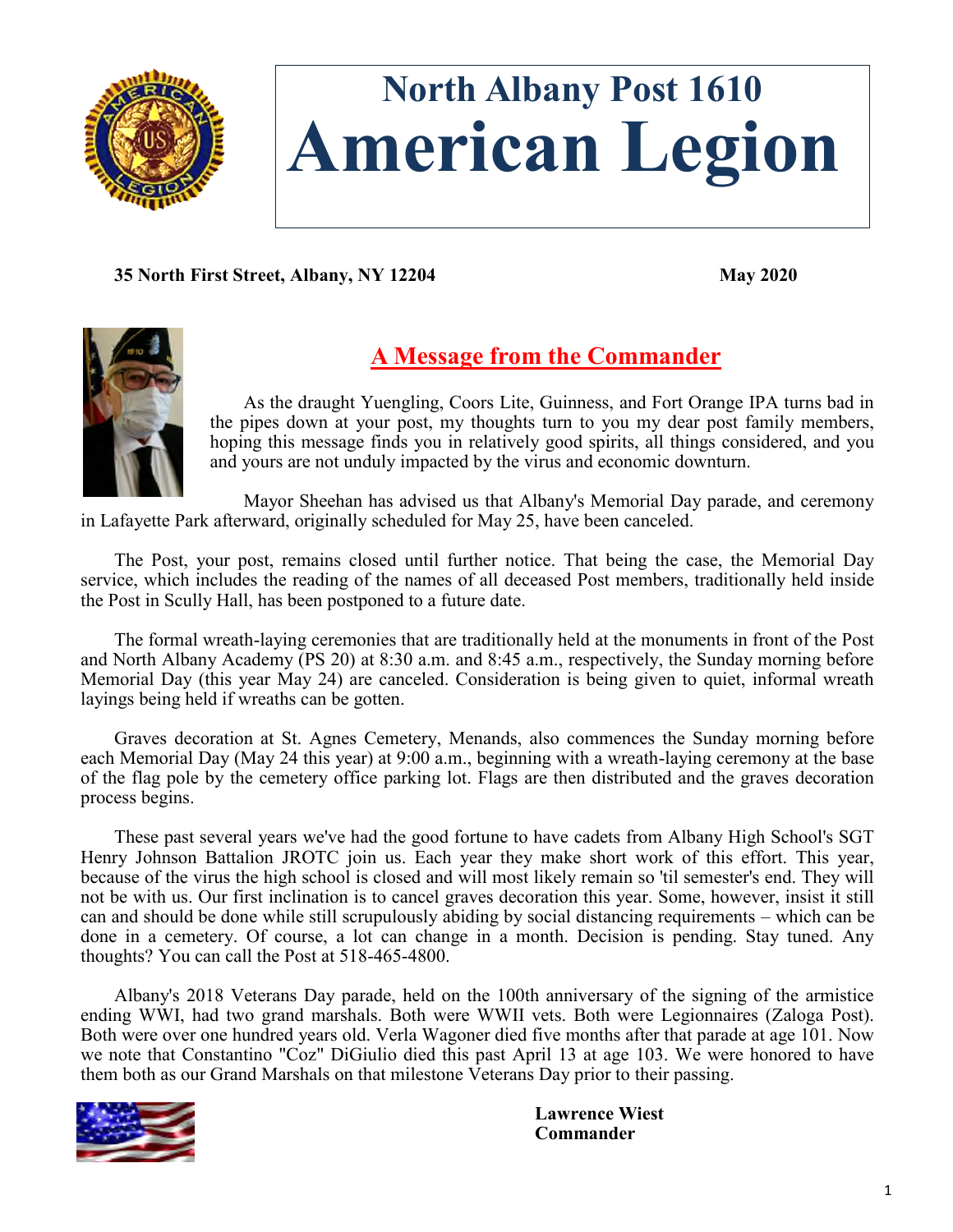### **Auxiliary News**

Auxiliary does not have much going on at this time. We are trying to stay flexible with our projects so we can start up pretty quickly when it is safe for everyone. At this point, poppy distribution is postponed (or canceled) for this year. This is bad news because this is where our funds come from when veterans need our assistance. We are sending some gift cards to the VA for the food pantry from last year's funds.

Right now, we have been told that both National and State Conventions are canceled for this year. Empire Girls State has been canceled at SUNY Brockport, but they are trying to put something together for the girls (possibly virtually). However, we do not have an update at this time.

Membership Chairman, Jan Precopia, reports that there are still a few members that have not paid their 2020 dues at this point. She is concerned they will lose their continuous years of service (or have to pay two years dues next year to catch up). Please check your membership card and make sure it says 2020.

I did send out a reminder to vendors that were at our Craft/Vendor Fair last year to see how many want their space saved for this year. I did hear from a few, but of course, everyone is still wondering if we will be able to go forward with one this October. We are all wondering the same thing, but know we must at least have preliminary work started now just in case.

The Veteran Walkathon is still collecting donations even though we did not hold a physical walk. Your donations can be sent to me at 13 Broderick St, Albany, NY 12205. Checks need to be made out to 'NYS SAL'.

Hope all are safe and healthy and checking on your family and neighbors to make sure they are as well. Looking forward to when we can all be together again.

> **Service, Not Self, Judy Benner President**

Auxiliary President Judy Benner received a recent email with the following update from the Albany Stratton VA Medical Center:

(Thursday, April 16, 2020)

#### **VA Employees Deploy to Help Other VAs**

"Over the last few weeks, several VA Western New York Healthcare System staff have deployed to New York City to assist VA Medical Centers hardest hit in New York and New Jersey in the fight against COVID 19." [Read the full](https://www.albany.va.gov/ALBANY/features/VA_Employees_Deploy_to_Help_Sister_VAs.asp) 

[story.](https://www.albany.va.gov/ALBANY/features/VA_Employees_Deploy_to_Help_Sister_VAs.asp)



#### **THANK YOU TO ALL THE FRONTLINE HEROES!!!!**

#### **Auxiliary Emergency Fund**

Members helping members – that's the American Legion Auxiliary's mission of Service Not Self in action. Hard times can fall upon us at any moment. That's when the American Legion Auxiliary is committed to help. The Auxiliary Emergency Fund (AEF) is a national grant assistance program that provides temporary emergency assistance to eligible members of the American Legion Auxiliary who have endured a significant financial setback as the result of an act of nature or other personal crisis.

To learn how to apply for an AEF grant, up to \$2,400, visit the ALA website: [https://](https://www.alaforveterans.org/Programs/Auxiliary-Emergency-Fund/) [www.alaforveterans.org/Programs/Auxiliary](https://www.alaforveterans.org/Programs/Auxiliary-Emergency-Fund/)-[Emergency](https://www.alaforveterans.org/Programs/Auxiliary-Emergency-Fund/)-Fund/.

The American Legion also has a national emergency fund. The fund provides up to \$3,000 for qualified Legion Family members and up to \$10,000 for posts. For more information, visit: [https://www.legion.org/emergency/about.](https://www.legion.org/emergency/about)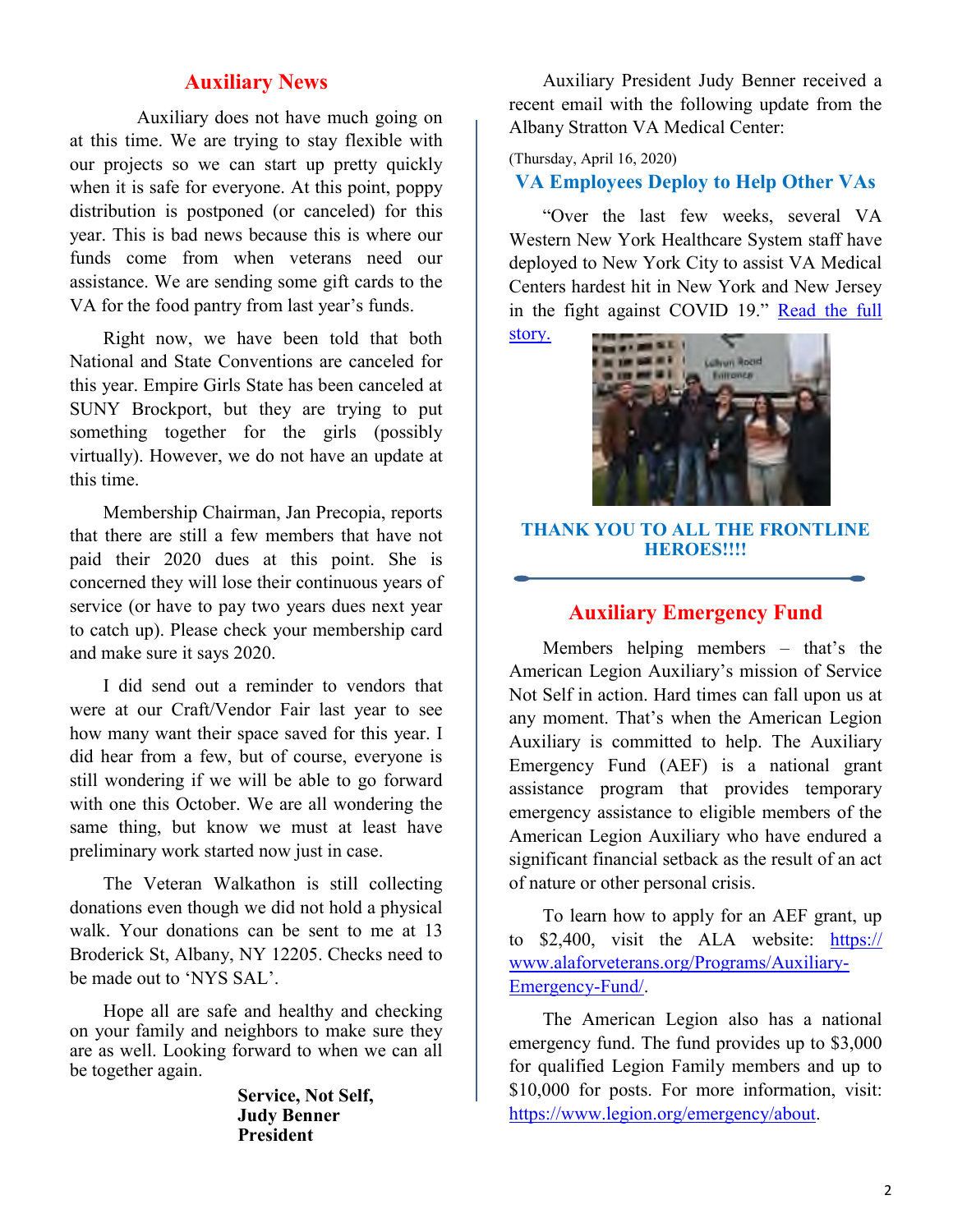#### **Chaplain's News**

#### **Retiring American Flags**

#### **Deceased**:

Kevin J. Allen, Legionnaire – Nov. 18, 2019.

If you know of anyone who is sick or has passed, please contact our Chaplains Charles Lossi at 518-438-6336 or JoAnn DeLisle at 518-426-8463 or [jodee4444@hotmail.com.](mailto:jodee4444@hotmail.com) Or, newsletter editor Gretchen Riley via [ghodges220@yahoo.com](mailto:ghodges220@yahoo.com)

or at 518-526-8753.



With Memorial Day and Flag Day soon upon us, just want to remind everyone the North Albany

Post collects flags all year to burn in a ceremony held on Flag Day. A retired flag receptacle can be found outside the entrance to the Post where tattered, worn out, or damaged flags can be left for the next Flag Day ceremony.





# **Veterans Day Parade November 12, 2018**

#### **2018 Grand Marshals**



Monday, 12 November 2018 (no parades on Sunday): Grand Marshals Verla Wagoner and Constantino "Coz" DiGiulio review their Veterans Day Parade in Albany while Albany High School JROTC cadets Prince Ndihano (left) and Edward Reiss (right) stand behind them portraying WWI Medal of Honor recipients SGT Henry Johnson and PVT Parker Dunn, respectively. Picture taken by Vietnam vet Gene LoParco.



**North Albany American Legion Post 1610 Color Guard**

Passing the Alfred E. Smith Building in Albany's 2018 Veterans Day Parade, the North Albany American Legion Post color guard prepares to "pass in review" for the final time. Color guard members are from left to right: Ray Smith, Jr., Ed Carroll, Ray Smith III, and Joe Ferraiolo. Behind the color guard is the Fort Crailo Yankee Doodle Band. Picture taken by Gene LoParco.

3